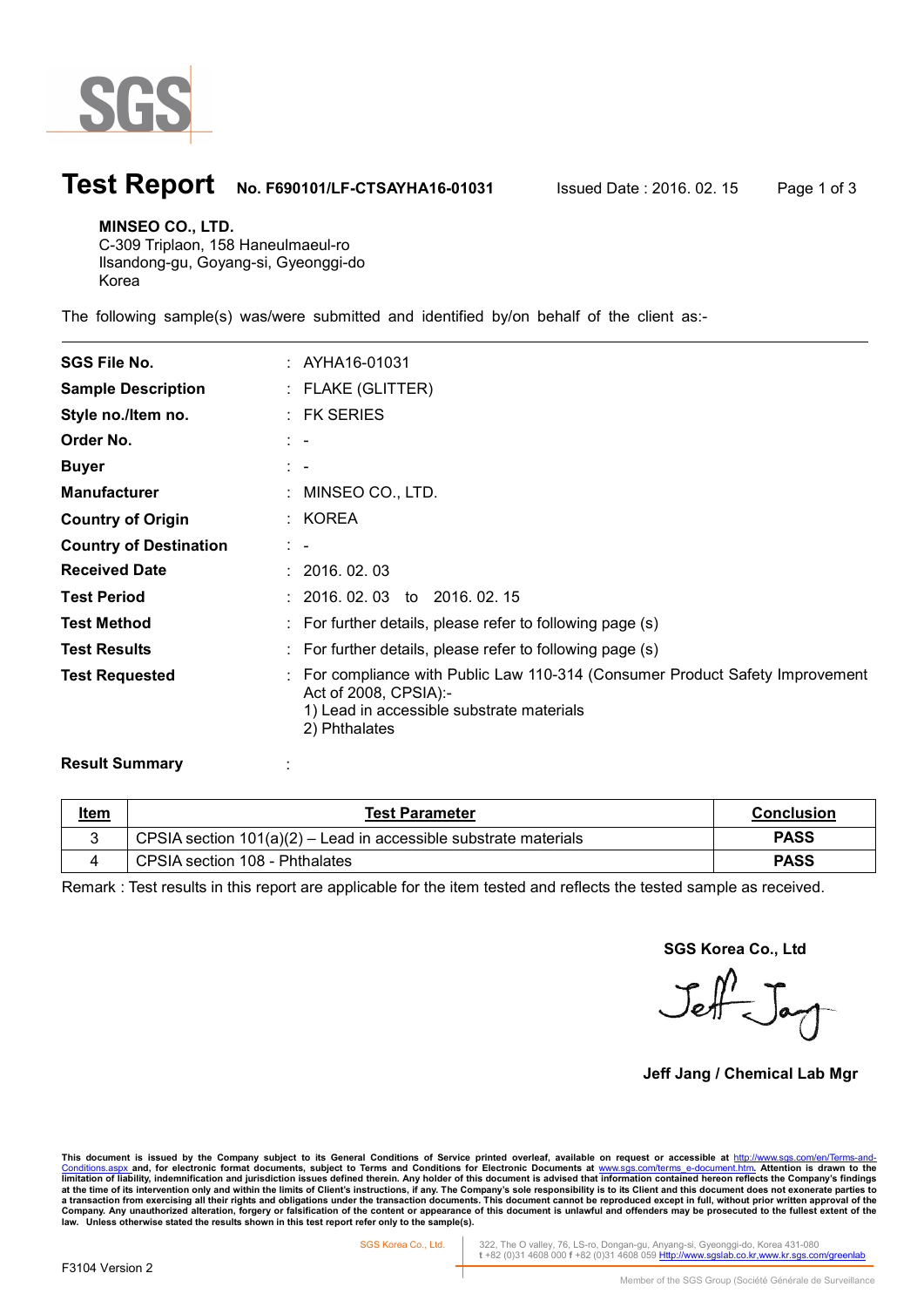

## **Test Report No. F690101/LF-CTSAYHA16-01031** Issued Date : 2016. 02. 15 Page 2 of 3

## **Result(s)**

### **1) Lead in accessible substrate materials**

Method (non-metallic materials): CPSC Test Method: CPSC-CH-E1002-08.1. Analysis was performed by ICP-OES.

| <b>Test Items</b> | <b>MDL</b>     | Result(s)   | <b>Permissible Limit</b> |
|-------------------|----------------|-------------|--------------------------|
| Lead (Pb)         | $0.002\%$      | ND          | 0.01%                    |
| <b>Conclusion</b> | $\blacksquare$ | <b>PASS</b> | $\sim$                   |

Note:  $(1)$  ND = not detected  $(<sub>MDL</sub>)$ 

(2) MDL = Method Detection Limit

(3)  $%$  = percentage by weight

### **2) Phthalates**

Method: With reference to CPSC-CH-C1001-09.3. Analysis was performed by GC-MS.

|  | Concentration of phthalates in components of toy that can be placed in the mouth or childcare article |  |  |  |  |  |
|--|-------------------------------------------------------------------------------------------------------|--|--|--|--|--|
|--|-------------------------------------------------------------------------------------------------------|--|--|--|--|--|

| <b>Test item</b>                    | CAS No.                    | <b>MDL</b> | Result(s)   | <b>Permissible</b><br>Limit |
|-------------------------------------|----------------------------|------------|-------------|-----------------------------|
|                                     |                            |            |             |                             |
| Dibutyl Phthalate (DBP)             | 84-74-2                    | 0.005%     | <b>ND</b>   | 0.1%                        |
| Benzylbutyl Phthalate (BBP)         | 85-68-7                    | 0.005%     | <b>ND</b>   | 0.1%                        |
| Bis-(2-ethylhexyl) Phthalate (DEHP) | $117 - 81 - 7$             | $0.005\%$  | ND.         | 0.1%                        |
| Diisononyl Phthalate (DINP)         | 28553-12-0 /<br>68515-48-0 | $0.005 \%$ | ND.         | $0.1\%$                     |
| Di-n-octyl Phthalate (DNOP)         | 117-84-0                   | $0.005 \%$ | ND.         | 0.1%                        |
| Diisodecyl Phthalate (DIDP)         | 26761-40-0 /<br>68515-49-1 | $0.005 \%$ | ND.         | $0.1\%$                     |
| <b>Conclusion</b>                   |                            |            | <b>PASS</b> |                             |

Note:  $(1)$  ND = not detected  $(<sub>MDL</sub>)$ 

(2) MDL = Method Detection Limit

(3)  $%$  = percentage by weight

(4) 1% = 10000ppm (mg/kg)

This document is issued by the Company subject to its General Conditions of Service printed overleaf, available on request or accessible at <u>http://www.sgs.com/en/Terms-and-</u><br><u>Conditions.aspx a</u>nd, for electronic format do limitation of liability, indemnification and jurisdiction issues defined therein. Any holder of this document is advised that information contained hereon reflects the Company's findings<br>at the time of its intervention onl **law. Unless otherwise stated the results shown in this test report refer only to the sample(s).**